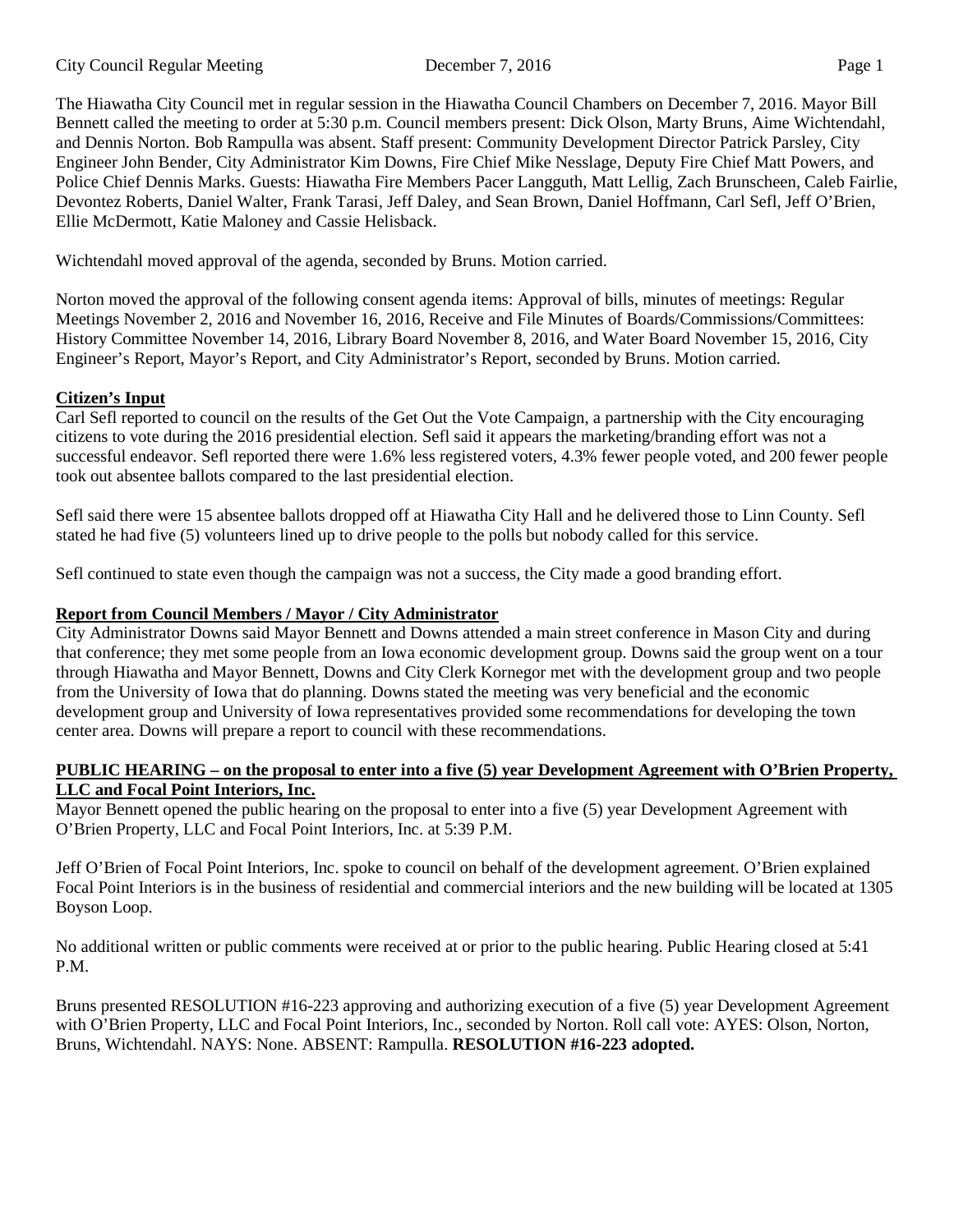# **Setting a public hearing date (December 21, 2016 @ 5:30 P.M.) to consider approving and placing on file the City of Hiawatha 2036 Comprehensive Plan**

Council Member Wichtendahl commented she was proud to be part of the planning process and the 2036 Comprehensive Plan is a great plan for Hiawatha.

Wichtendahl presented RESOLUTION #16-224 setting a public hearing date (December 21, 2016 @ 5:30 P.M.) to consider approving and placing on file of the 2036 Comprehensive Plan, outlining goals and strategies and establishing a vision to guide future community development decisions in the City of Hiawatha. The 2036 comprehensive Plan replaces Hiawatha's current Comprehensive Plan dated May 26, 2010, seconded by Olson. Roll call vote: AYES: Bruns, Wichtendahl, Olson, Norton. NAYS: None. ABSENT: Rampulla. **RESOLUTION #16-224 adopted.**

### **Approving the design of a new commercial development located at 620 Robins Road to the Hiawatha Design Guidelines for Blue Lagoon Storage**

Wichtendahl presented RESOLUTION #16-225 approving the proposed building design, parking berm, landscaping and building elevations for two (2) new commercial buildings containing temperature controlled storage and flex space on the property located at 620 Robins Road to the Hiawatha Design Guidelines, as submitted by Blue Lagoon Storage, seconded by Olson. Roll call vote: AYES: Wichtendahl, Norton, Bruns, Olson. NAYS: None. ABSENT: Rampulla. **RESOLUTION #16-225 adopted**

# **Approving a sidewalk deferment for the property located at 620 Robins Road, Blue Lagoon Storage**

Norton presented RESOLUTION #16-226 approving a deferment of sidewalk installation for the property located at 620 Robins Road, received from Brain Engineering, Inc. on behalf of Blue Lagoon Storage, seconded by Bruns. Roll call vote: AYES: Norton, Olson, Wichtendahl, Bruns. NAYS: None. ABSENT: Rampulla. **RESOLUTION #16-226 adopted**

# **Authorizing the Community Development replacement of Unit 600 with a used vehicle**

Olson presented RESOLUTION #16-227 authorizing the purchase of a 2015 Toyota Rav-4 XLE new Unit 600, for the Community Development Department at a total delivered cost of \$0.00, from Cedar Rapids Toyota of Hiawatha, seconded by Wichtendahl. Roll call vote: AYES: Olson, Wichtendahl, Bruns, Norton. NAYS: None. ABSENT: Rampulla. **RESOLUTION #16-227 adopted**

### **Authorizing the Fire Department purchase and installation of interior lighting for the fire station apparatus bay**

Bruns presented RESOLUTION #16-228 authorizing the purchase and installation of interior lighting for the fire station apparatus bay at a total cost not to exceed \$8,400.00, with Premier Electrical Services of Hiawatha, utilizing available funding in the Capital Improvement Plan, seconded by Olson. Roll call vote: AYES: Wichtendahl, Bruns, Norton, Olson. NAYS: None. ABSENT: Rampulla. **RESOLUTION #16-228 adopted.**

# **Authorizing the Fire Department purchase of seven (7) sets of firefighter protective Turn Out Gear**

Olson presented RESOLUTION #16-229 authorizing the purchase of seven (7) sets of firefighter turnout protective gear at a total cost not to exceed \$17,069.08, with Heiman Fire Equipment, seconded by Wichtendahl. Roll call vote: AYES: Bruns, Olson, Norton, Wichtendahl. NAYS: None. ABSENT: Rampulla. **RESOLUTION #16-229 adopted.**

# **Authorizing the Fire Department purchase of an air compressor and fill station**

Bruns presented RESOLUTION #16-230 authorizing the purchase of a new breathing air compressor and fill station to fill Self-Contained Breathing Apparatus Cylinders "air tanks" at a total cost not to exceed \$44,566.00, with Sandry Fire Supply utilizing the 2015 Assistance to Fire Fighter Grant with the City responsible for a 5% match that will be covered by the trade in value of the current air compressor, seconded by Norton. Roll call vote: AYES: Olson, Wichtendahl, Bruns, Norton. NAYS: None. ABSENT: Rampulla. **RESOLUTION #16-230 adopted.**

### **Approving the appointment of eight (8) Volunteer Firefighters: Jared Barth, Sean Brown, Douglas Cole, Joey Kennally, Shaylee Minear, Steven Mariette, Payton McCarty, Kathleen Schrader**

*Olson moved approval of the appointment of eight (8) Volunteer Firefighters: Jared Barth, Sean Brown, Douglas Cole, Joey Kennally, Shaylee Minear, Steven Mariette, Payton McCarty and Kathleen Schrader, seconded by Bruns. Motion carried.*